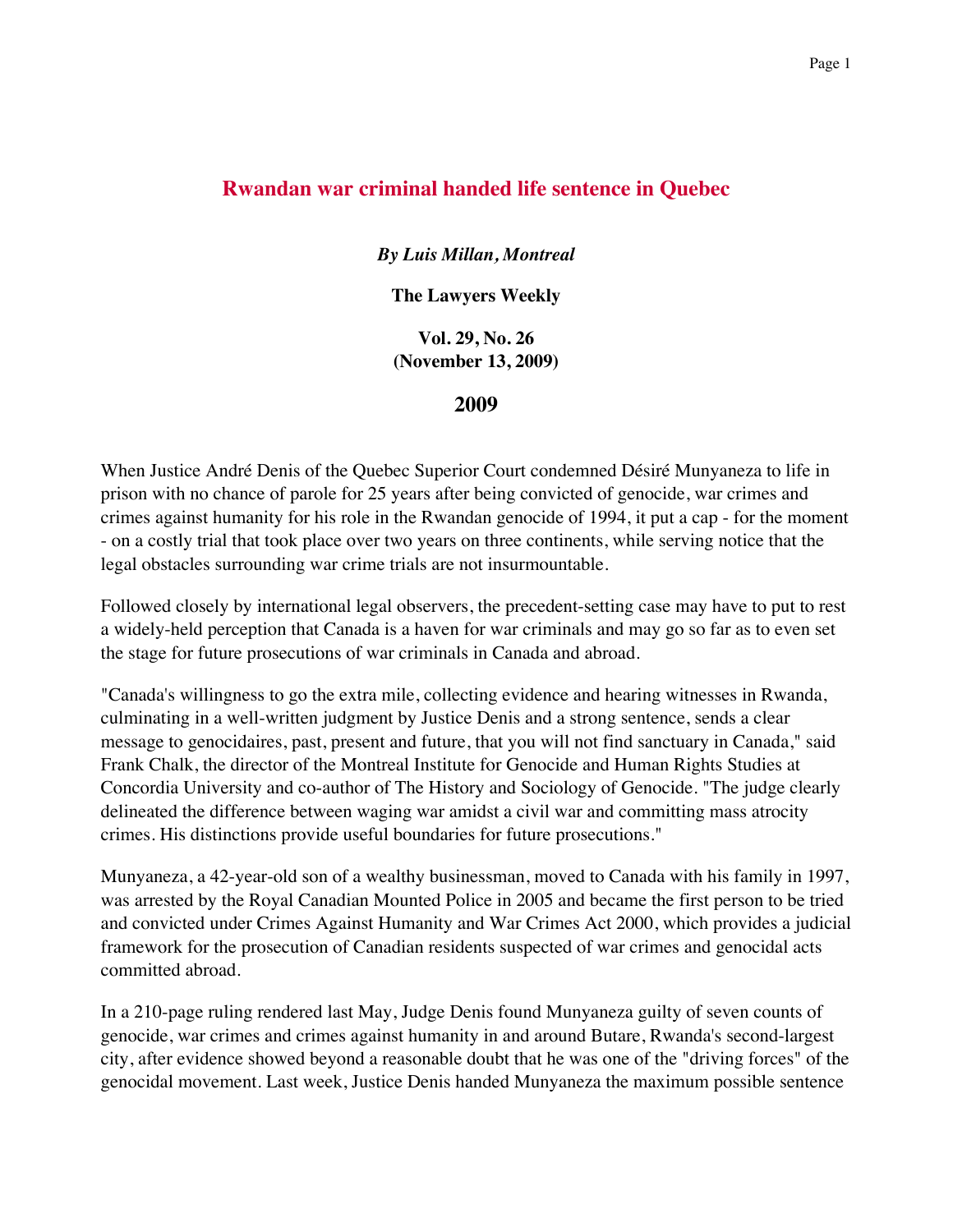because "there exists no greater crime than genocide" and because he did not provide any extenuating circumstances.

"The evidence shows that many Rwandans, from all ethnic backgrounds, were courageous during the genocide - some of them paying for it with their lives," Justice Denis said during sentencing. "The accused, an educated and privileged man, chose to kill, rape and pillage, vaunting the superiority of his ethnic group, reminding us again that every time a man claims to be part of a superior race, a chosen people, humanity is in danger."

Widely expected to eventually wind its way to the nation's highest court, Munyaneza's three-person legal team, whose tab is being picked up by the federal government, is now in the midst of writing a factum - including a 41-page annex of alleged errors and omissions by the judge of first instance after filing a notice to appeal before the Quebec Court of Appeal. Munyaneza's appeal will maintain that the judge set aside the usual standards for assessing the credibility of witnesses, misapprehended or did not take into account defense evidence and did not deal with objections raised by defence counsel, said Paul Skolnik, one of Munyaneza's lawyers.

"I think it will eventually be heard by the Supreme Court of Canada. If we win, the Crown will appeal; if we lose before the Court of Appeal, we'll try to go to the SCC," said Skolnik, a Montreal criminal lawyer who represented three individuals before the International Criminal Tribunal for Rwanda, one of whom who was acquitted.

The case was fraught with complexities and challenges that few jurists ever face on Canadian soil. Language barriers and cultural differences were issues. So was security as most, if not all, witnesses feared for their safety. And then there is the fact the fact that the crimes took place more than a decade ago in a country as far removed from Canada as imaginable.

"There is a real challenge in prosecuting in Canada before a Canadian judge a Rwandan man for events that took place in Rwanda, in a different language and different cultural settings in a situation that is far removed in space and time," noted McGill law professor Rene Provost and author of International Human Rights and Humanitarian Law.

It is equally daunting to ensure that the usual standards and protections for defendants are not watered down in order to get a conviction, pointed out Nick Rodrigo, a Montreal lawyer with Davies Ward Phillips & Vineberg LLP in Montreal who gave multi-day seminars in trial advocacy techniques for prosecutors at the International Criminal Tribunal for Rwanda. "The idea here is to conduct trials that would universally be considered fair with all of the evidentiary and procedural protections."

Munyaneza may even go so far as to prod other nations, particularly Western countries, to follow in Canada's footsteps, particularly since it was able to clearly demonstrate that a solid case can lead to a conviction while ensuring the legal system maintains high standards, said Stéphane Beaulac, a law professor at the Université de Montréal who teaches public international law and statutory